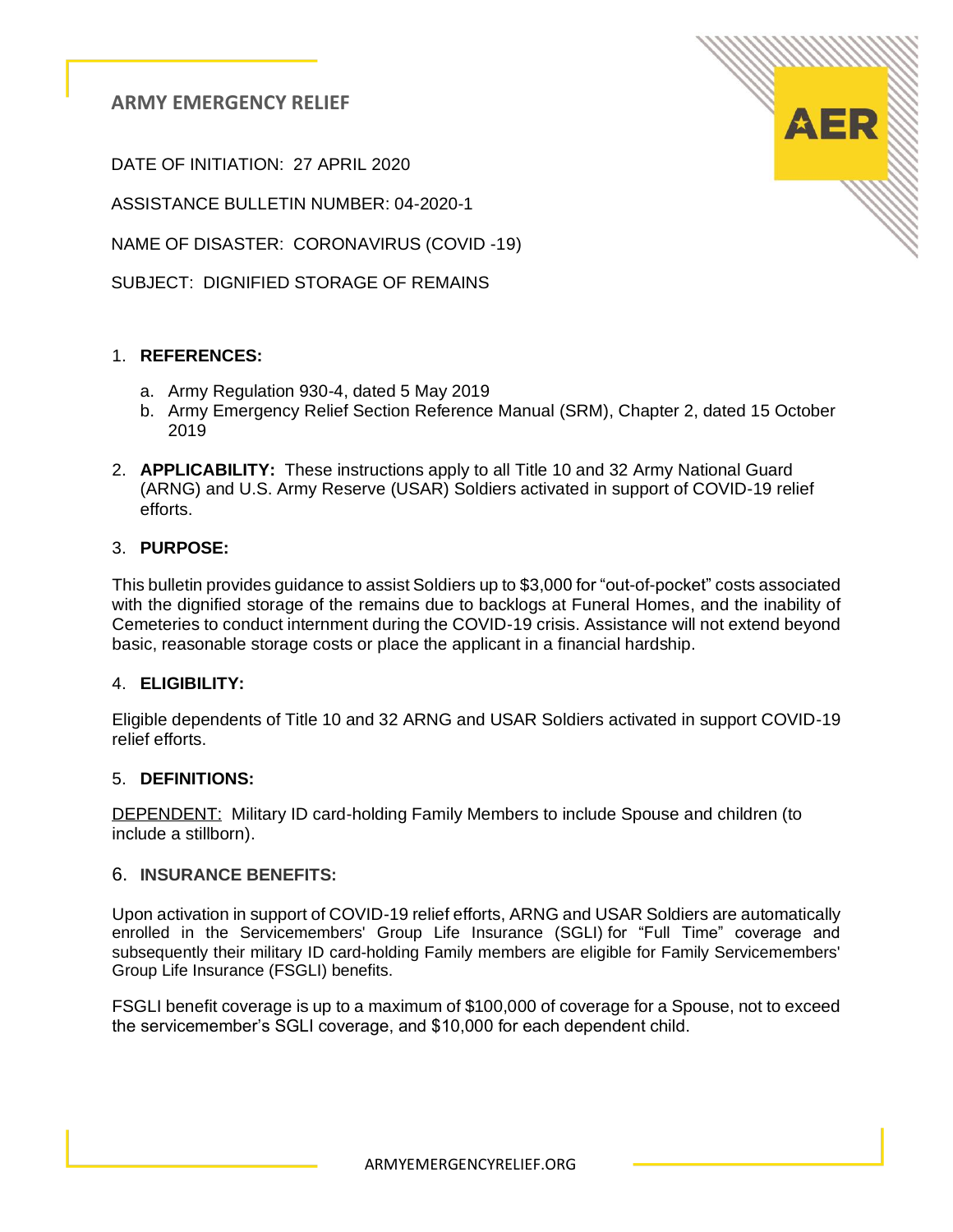## 7. **RESPONSIBILITIES:**

### **U.S. Army Reserve Command (USARC) and Chief, National Guard Bureau.**

 Ensure widest dissemination of these instructions to subordinate commands for further dissemination to Soldiers and Leaders at Company, Battery and Troop levels who are activated in support of COVID-19 relief efforts.

#### 8. **PROCEDURE:**

### a. **Soldier or eligible Family Member with Special Power of Attorney (SPOA).**

- 1) Inform Company Commander, First Sergeant or Military Technician of the dependent death.
- 2) Electronically forward all required AER application information and supporting documentation listed below to the Unit COC or Military Technician for review, validation and signature.
	- Completed AER Form 770, Application for Financial Assistance, Exception to Policy for Eligibility
	- Completed AER Form 57, AER Budget Planning Sheet
	- Completed AER Form 575, AER Electronic Funds Transfer (EFT) Authorization
	- Leave and Earning Statement (LES) and other earning statements for the Soldier and Spouse, as applicable.
	- Estimate of Funeral and/or storage of remains cost from a Funeral Home or other authorized remains storage vendor.
	- FSGLI confirmation when combined with Funeral expense assistance.
	- Orders for current period of service specifying activation for COVID-19 support.
	- Trustee approval letter (if under bankruptcy)
	- Special Power of Attorney or Allotment Authorization (AER Form 55) when Spouse is requesting assistance on behalf of the Sponsor when unavailable.

### b. **Company Commander, First Sergeants or Military Technicians:**

- 1) Verify dependent death and relationship to Soldier.
- 2) Determine whether the death is or is not COVID-19 related.
- 3) Verify dependent FSGLI benefit amount through the Installation CAO or HRC Casualty and Mortuary Affairs Operations and Directorate (CMAOD) and record the CAO/CMAOD point of contact and benefit amount on the AER Application.
- 4) Review Soldier and Spouse (if applicable) income sources and complete a Budget Planning Sheet, AER Form 57 to determine the overall financial situation.
- 5) If AER assistance is needed, verify funeral expense and/or storage of remains costs.
- 6) Ensure Soldier completes an AER Form 770, itemizing specific needs in block 24.
- 7) After Soldier completes the AER Form 770, review, date and sign the application In blocks 29 a-h.
- 8) Ensure Soldier completes the AER 575, Electronic Funds Transfer Form.
- 9) **Certify that the Soldier is in "good standing" and has at least 24 months remaining on his/her reserve component commitment by providing a written statement in block 29b of the AER Form 770.**
- 10) Ensure that all supporting documents listed in paragraph 8 (2) above accompany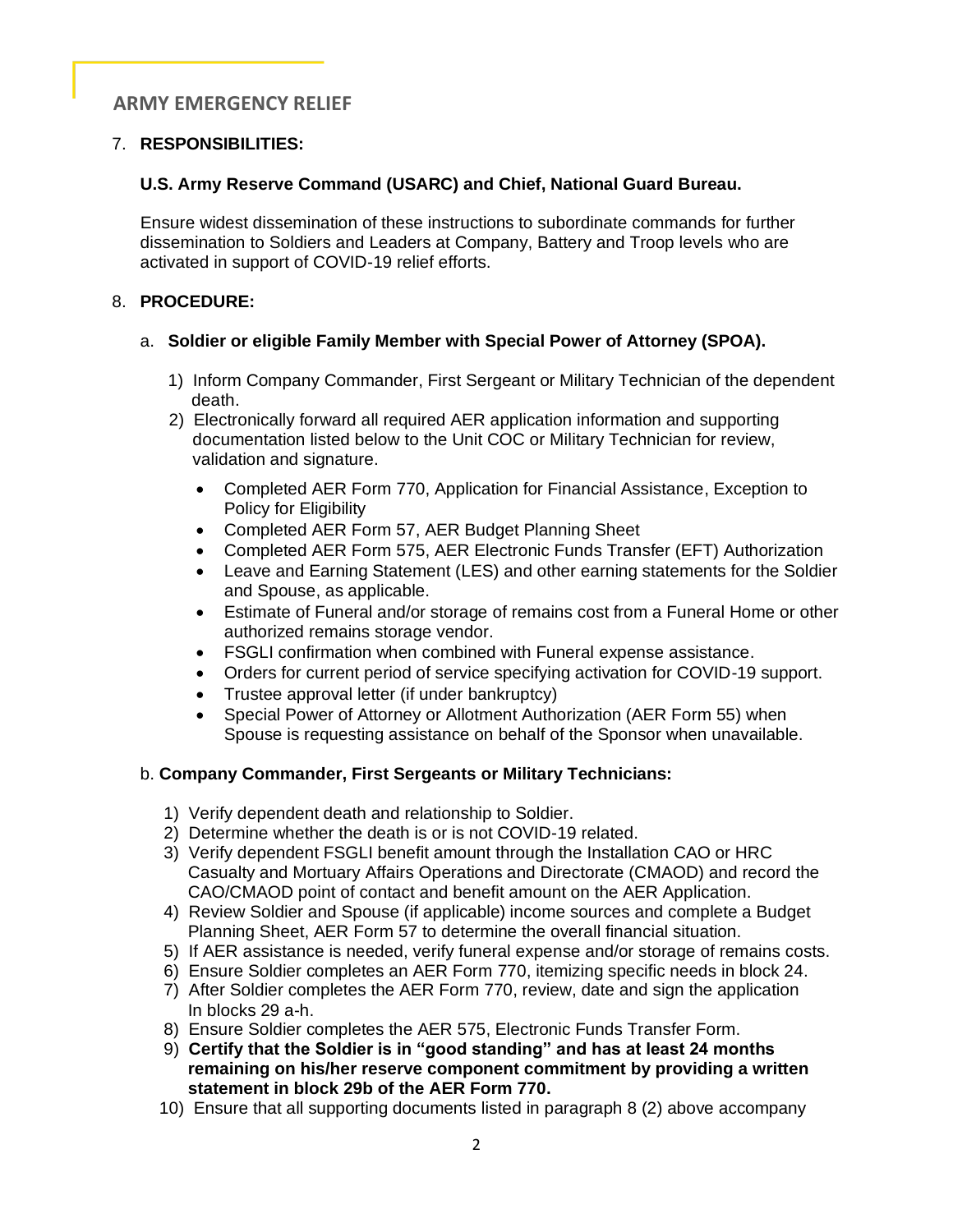the AER application for financial assistance.

- 11) Contact the nearest Army AER Section, or other service Military Aid Society (Air Force, Navy/Marine Corps or Coast Guard) for application processing instructions based on social distancing guidelines, if within a 50-mile commuting radius.
- 12) Forward the application and all supporting documents to the nearest AER Section or Military Aid Society Office for review, evaluation and assistance consideration.
- 13) If outside of a 50-mile commuting radius of any military installation Soldiers and Leaders should request a secure DOD Safe link to transmit application information by emailing covidrelief@aerhg.org. Upon receipt of the link, the AER application and all supporting documentation should be sent to covidrelief@aerhq,org for review, evaluation and assistance decision.
- **NOTE: a. Unit Leaders, Soldiers and Family members will ensure documents containing Personally Identifiable Information (PII) are only transmitted electronically through a secure means i.e. encrypted email, DoD Safe secure portal or other secure means.**
	- **b. A secure link can be requested from the local AER Officer to securely transmit documents containing PII.**

## c. **AER Officers.**

- 1) Receive, evaluate and process ARNG and USAR Soldier requests for dignified storage of remains separately or when combined with Funeral expenses in accordance (IAW) with these guidelines.
- 2) Provide instructions to ARNG and USAR Soldiers and Leaders on how to electronically process AER assistance cases IAW these guidelines when "face to face" interaction is restricted for AER Staff members at the local level.
- 3) Upon request from ARNG and USAR Soldiers and Leaders send secure DoD safe links to **SEND** and **RECEIVE** AER application data securely via the DoD Safe portal.
- 4) Assist ARNG and USAR Soldiers and Leaders as necessary to verify FSGLI benefit amount(s) through the Installation CAO.
- 5) Input AER application information with all supporting documents into netFORUM and forward to HQ AER as appropriate for an assistance decision and/or further processing IAW AER Bulletin 04-2020.

### 9. **GENERAL GUIDELINES:**

- a. Assistance will be provided as a "**Loan Only**" with a cap of \$3,000 (provides up to 30 days of storage at \$100/day).
- b. Repayment will be deferred for up to 90 days to allow time for receipt of FSGLI insurance benefits.
- c. Repayment of a loan will not exceed 24 months, except when approved by HQ AER.
- d. AER assistance will not be considered to pay for lavish or excessive storage fees that cannot be confirmed, storage cost reimbursements, and past due storage costs.
- e. Storage of remains may be separate (NTE \$3,000) or can be combined with Funeral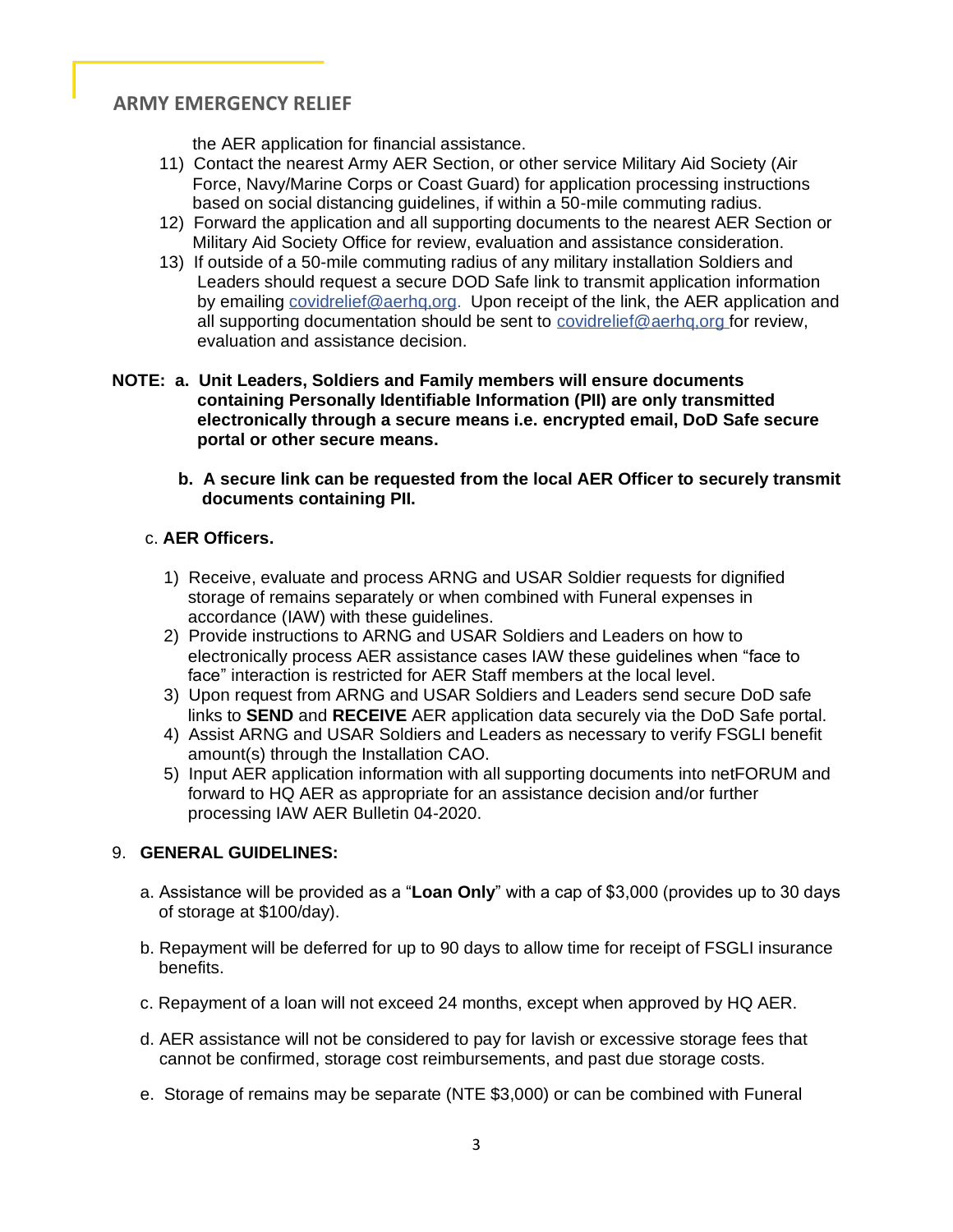expenses to include the Funeral service, burial costs and shipment of remains as long as the total amount does not exceed the combined caps in paragraph 10 (a-d) below.

- f. A Budget Planning Sheet (BPS) is required for all requests under this category of assistance. The BPS is waived when FSGLI has been confirmed for dependents and the total FSGLI benefit amount does not exceed the dollars caps listed in paragraph 10 (a-d).
- g. Soldiers' who finds themselves in a situation where repayment of a loan is causing a hardship should contact HQ AER for further guidance.

## 10. **FUNERAL AND DIGNIFIED STORAGE OF REMAINS COMBINED COSTS CAPS:**

- a. **Dependent Spouse of Active Duty, Guard, Reserve (covered under FSGLI):** A bridge loan **not to exceed \$18K** for Funeral Expenses (\$15K) and storage costs for remains (\$3K).
- b. **Dependent child (including stillborn of more than 20 weeks gestation) of Active Duty, Guard, Reserve (covered under FSGLI):** A bridge loan **not to exceed \$13K** for Funeral Expenses (\$10K) and storage of remains (\$3K).
- c. **Dependent Spouse or child of Active Duty, Guard, Reserve (without FSGLI):** A loan  **not to exceed \$8K** for Funeral Expenses (\$5K) and storage of remains (\$3K).
- d. **Dependent child (stillborn less than 20 weeks gestation) of Active Duty, Guard and Reserve:** A grant of \$2.5K and loan for remaining \$5.5K **not to exceed \$8K** in total assistance for Funeral Expenses (\$5K) and storage of remains (\$3K).

### 11. **REPAY REQUIREMENT:**

**Army National Guard and U.S. Army Reserve on Title 10 or 32 orders in support of COVID-19 relief efforts:** DEPENDENT FUNERALS ONLY. The loan will be repaid prior to the end of the reserve commitment or within 24 months after the first scheduled repayment, whichever comes first.

### 12. **This AER Bulletin remains in effect until 31 December 2020 unless rescinded earlier by HQ AER**.

13. The points of contact for this bulletin are Ms. Danna Butterfield at 1-866-878-6378 / email: [danna.butterfield@aerhq.org](mailto:danna.butterfield@aerhq.org) and CSM(R) Charles Durr, (703) 601-2771 / email: [charles.durr@aerhq.org.](mailto:charles.durr@aerhq.org)

14. If you require additional guidance or have specific questions during non-business hours please contact an HQ AER caseworker through the Army Operations Center at 703-697-0218.

> C. Eldon Mullis C. ELDON MULLIS COL, USA, Retired Deputy Director and Chief Operating **Officer**